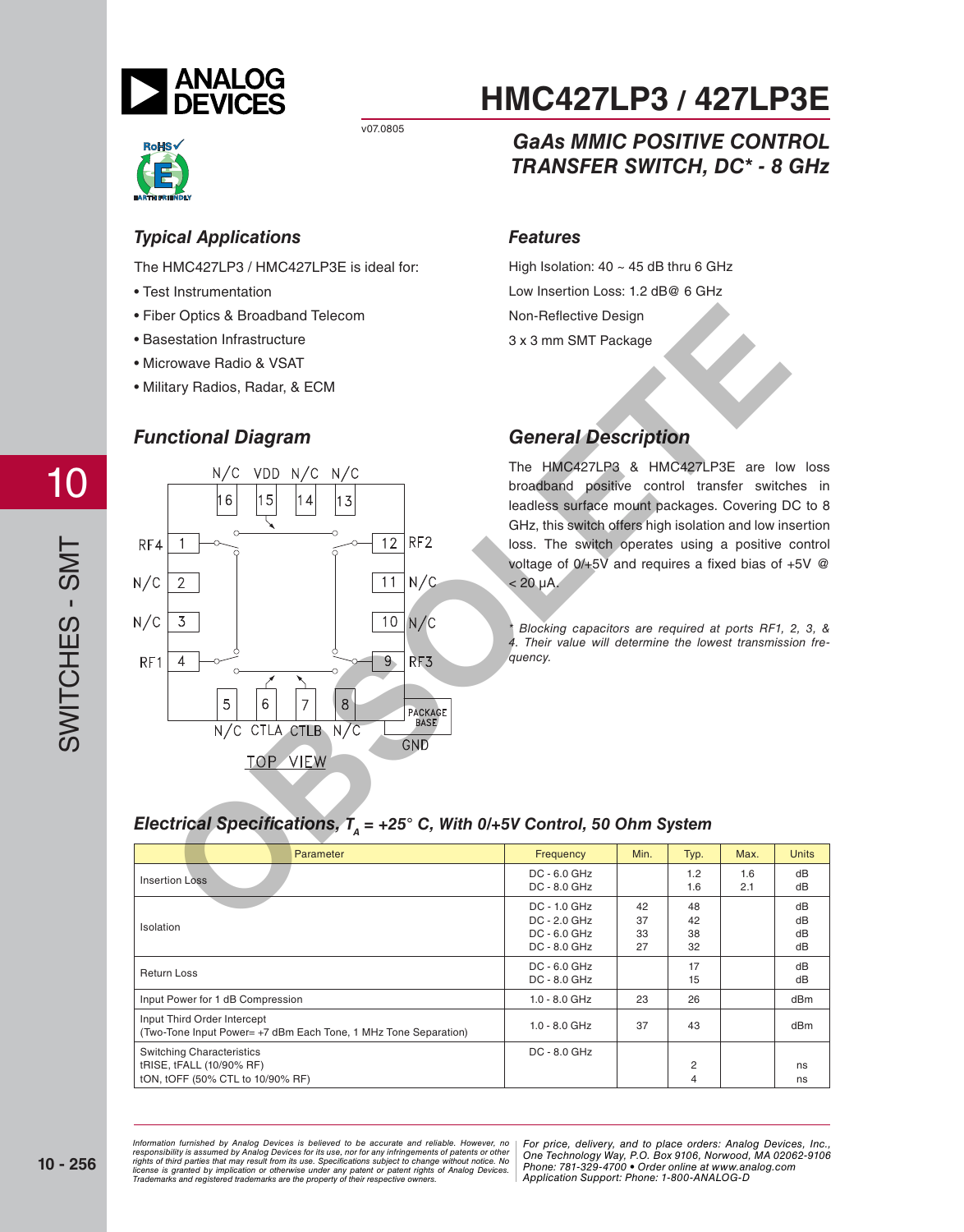



-30



0123456789

FREQUENCY (GHz)

-60 -50  $-40$ -30 -20 -10  $\theta$ 0123456789 RF4 to RF1 RF2 to RF3 RF4 to RF2 RF1 to RF3 ISOLATION (dB) FREQUENCY (GHz)



#### *Input Third Order Intercept Point*



# **HMC427LP3 / 427LP3E**

## *GaAs MMIC POSITIVE CONTROL TRANSFER SWITCH, DC\* - 8 GHz*

*For price, delivered, delieved to be accurate and reliable. However, no* | For price, delivery, and to place orders: Analog *20 Alpha Road, Certification in a use, individually and the magnetic structure in the Hondingly Way, P.O. Box 9106, Norwood, Alpha Alpha Road, Alpha Road, 2794-3343 Fax: 978-250-3343 Fax: 978-250-3343 Fax: 978-250-33843 F Or patent rights or Analog Devices.* There is the component of the position of the position of the position of  $\alpha$ Information furnished by Analog Devices is believed to be accurate and reliable. However, no<br>responsibility is assumed by Analog Devices for its use, nor for any infringements of patents or other<br>rights of third parties th

*For price, delivery, and to place orders: Analog Devices, Inc., One Technology Way, P.O. Box 9106, Norwood, MA 02062-9106 Phone: 781-329-4700 • Order online at www.analog.com Application Support: Phone: 1-800-ANALOG-D*

# 10

SWITCHES - SMT SWITCHES - SMT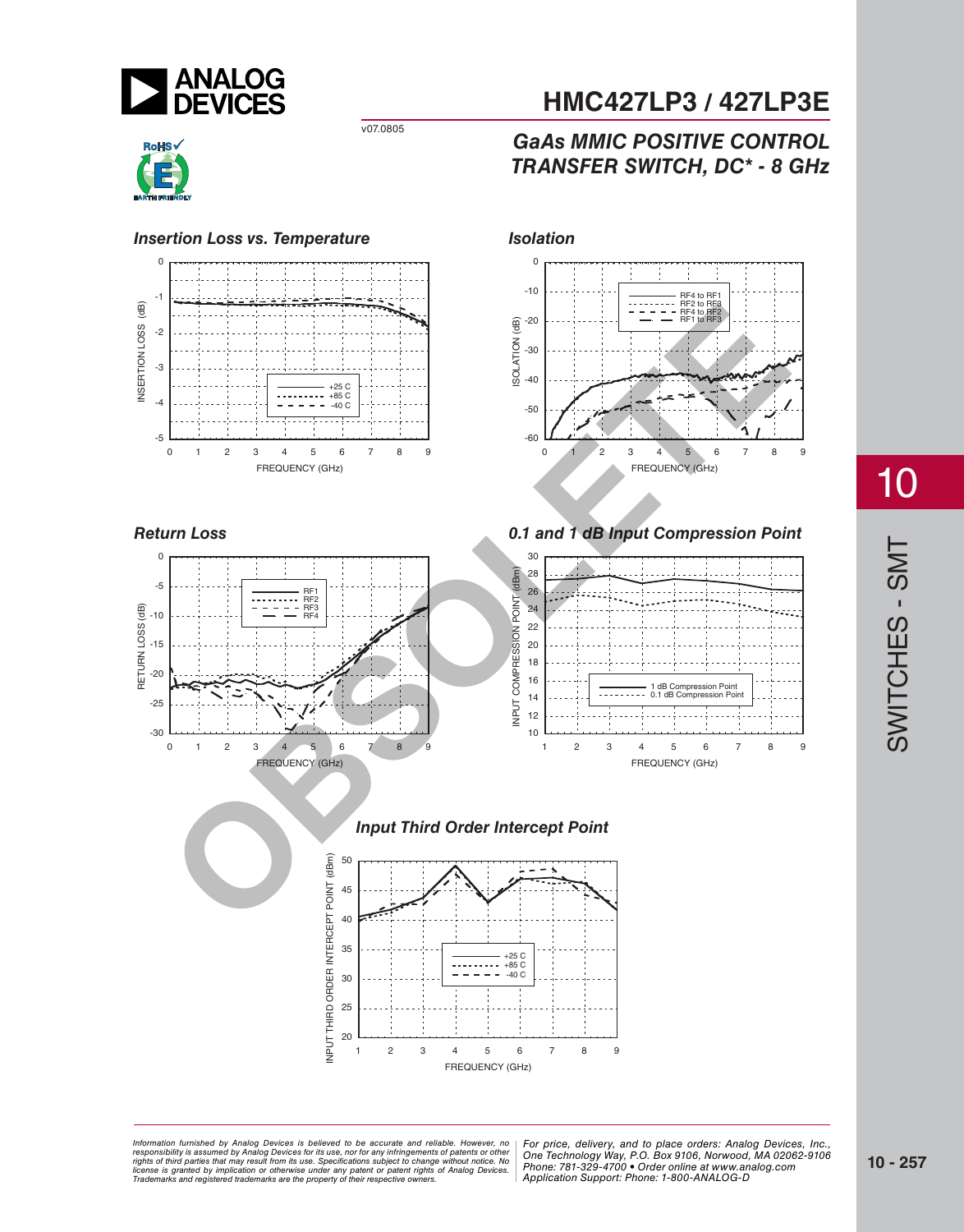



#### *Absolute Maximum Ratings*

| Bias Voltage Range (Vdd)<br>$+7.0$ Vdc                                |                                                                |  |                    |                         | Vdd Range = $+5.0$ Vdc $\pm$ 10 % |                                  |                           |                 |
|-----------------------------------------------------------------------|----------------------------------------------------------------|--|--------------------|-------------------------|-----------------------------------|----------------------------------|---------------------------|-----------------|
| Control Voltage Range (A & B)                                         | $-0.5V$ to Vdd $+1.0$ Vdc<br>Vdd                               |  | Idd (Typ.)         |                         | Idd (Max                          |                                  |                           |                 |
| <b>Channel Temperature</b>                                            | (Vdc)<br>150 °C                                                |  |                    |                         | $(\mu A)$                         | $(\mu A)$                        |                           |                 |
| <b>Thermal Resistance</b>                                             | 130 °C/W                                                       |  | $+5.0$             |                         |                                   | 5                                |                           | 10 <sup>1</sup> |
| <b>Storage Temperature</b>                                            | -65 to +150 °C                                                 |  |                    |                         |                                   |                                  |                           |                 |
| <b>Operating Temperature</b>                                          | -40 to +85 $^{\circ}$ C                                        |  |                    | <b>Control Voltages</b> |                                   |                                  |                           |                 |
| <b>Maximum Input Power</b>                                            | $+27$ dBm                                                      |  | <b>State</b>       |                         | <b>Bias Condition</b>             |                                  |                           |                 |
| <b>ESD Sensitivity (HBM)</b>                                          | Class 1A                                                       |  | Low                |                         |                                   | 0 to +0.2 Vdc @ 5 µA Typical     |                           |                 |
|                                                                       |                                                                |  | High               |                         |                                   | $Vdd \pm 0.2$ Vdc @ 5 µA Typical |                           |                 |
|                                                                       | ELECTROSTATIC SENSITIVE DEVICE<br>OBSERVE HANDLING PRECAUTIONS |  | <b>Truth Table</b> |                         |                                   |                                  |                           |                 |
|                                                                       |                                                                |  |                    | <b>Control Input</b>    |                                   |                                  | <b>Signal Path State</b>  |                 |
| Note:                                                                 |                                                                |  | Α                  | B                       | RF4 to<br>RF <sub>2</sub>         | RF1 to<br>RF3                    | RF4 to<br>RF <sub>1</sub> | F               |
| DC blocking capacitors are required at ports RF1, 2, 3, &             |                                                                |  | Low                | High                    | On                                | On                               | Off                       |                 |
| 4. Their value will determine the lowest transmission fre-<br>quency. |                                                                |  | High               | Low                     | Off                               | Off                              | On                        |                 |
|                                                                       |                                                                |  |                    |                         |                                   |                                  |                           |                 |

#### ELECTROSTATIC SENSITIVE DEVICE OBSERVE HANDLING PRECAUTIONS

#### *Note:*

# **HMC427LP3 / 427LP3E**

## *GaAs MMIC POSITIVE CONTROL TRANSFER SWITCH, DC\* - 8 GHz*

#### *Bias Voltage & Current*

| Vdd Range = $+5.0$ Vdc $\pm$ 10 %                                  |  |    |  |  |
|--------------------------------------------------------------------|--|----|--|--|
| Idd (Max.)<br>Vdd<br>Idd (Typ.)<br>$(\mu A)$<br>$(\mu A)$<br>(Vdc) |  |    |  |  |
| $+5.0$                                                             |  | 10 |  |  |

#### *Control Voltages*

| State | <b>Bias Condition</b>               |
|-------|-------------------------------------|
| Low   | 0 to $+0.2$ Vdc @ 5 $\mu$ A Typical |
| High  | $Vdd \pm 0.2$ Vdc $@$ 5 µA Typical  |

#### *Truth Table*

|      | <b>Control Input</b> | <b>Signal Path State</b>  |                           |                           |                                       |
|------|----------------------|---------------------------|---------------------------|---------------------------|---------------------------------------|
| Α    | В                    | RF4 to<br>RF <sub>2</sub> | RF1 to<br>RF <sub>3</sub> | RF4 to<br>RF <sub>1</sub> | RF <sub>2</sub> to<br>RF <sub>3</sub> |
| Low  | High                 | On                        | On                        | Off                       | Off                                   |
| High | Low                  | Off                       | Off                       | On                        | On                                    |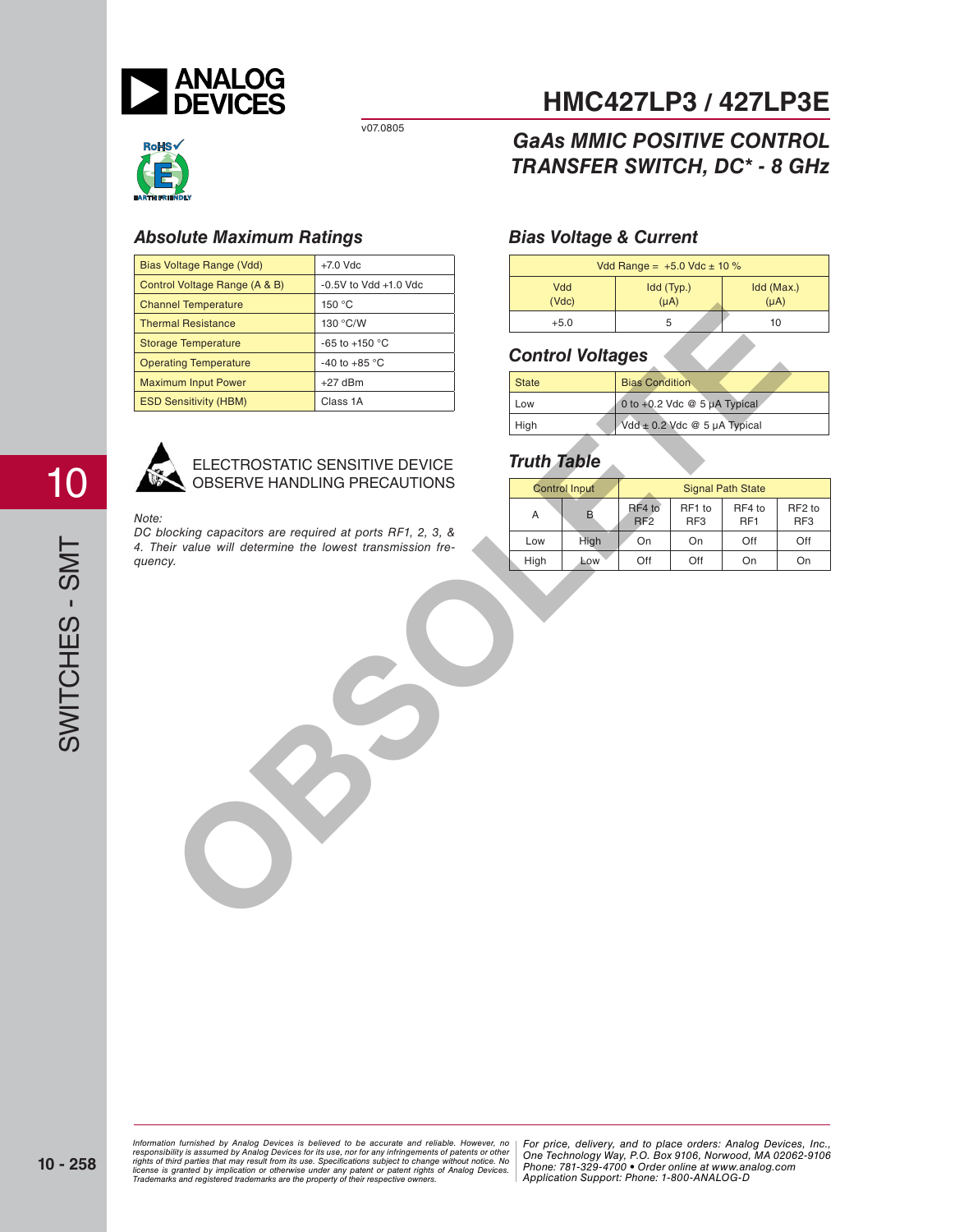

# **HMC427LP3 / 427LP3E**

## *GaAs MMIC POSITIVE CONTROL TRANSFER SWITCH, DC\* - 8 GHz*



#### *Outline Drawing*



#### *Package Information*

| <b>Part Number</b> | Package Body Material                                     | <b>Lead Finish</b> | <b>MSL Rating</b>     | Package Marking <sup>[3]</sup> |
|--------------------|-----------------------------------------------------------|--------------------|-----------------------|--------------------------------|
| <b>HMC427LP3</b>   | Low Stress Injection Molded Plastic                       | Sn/Pb Solder       | $MSL1$ <sup>[1]</sup> | 427<br><b>XXXX</b>             |
| HMC427LP3E         | <b>RoHS-compliant Low Stress Injection Molded Plastic</b> | 100% matte Sn      | $MSL1$ <sup>[2]</sup> | 427<br><b>XXXX</b>             |

[1] Max peak reflow temperature of 235 °C

[2] Max peak reflow temperature of 260 °C

[3] 4-Digit lot number XXXX

10

*For price, delivered, delieved to be accurate and reliable. However, no* | For price, delivery, and to place orders: Analog *20 Alpha Road, Certification in a use, individually and the magnetic structure in the Hondingly Way, P.O. Box 9106, Norwood, Alpha Alpha Road, Alpha Road, 2794-3343 Fax: 978-250-3343 Fax: 978-250-3343 Fax: 978-250-33843 F Or patent rights or Analog Devices.* There is the component of the position of the position of the position of  $\alpha$ Information furnished by Analog Devices is believed to be accurate and reliable. However, no<br>responsibility is assumed by Analog Devices for its use, nor for any infringements of patents or other<br>rights of third parties th

*For price, delivery, and to place orders: Analog Devices, Inc., One Technology Way, P.O. Box 9106, Norwood, MA 02062-9106 Phone: 781-329-4700 • Order online at www.analog.com Application Support: Phone: 1-800-ANALOG-D*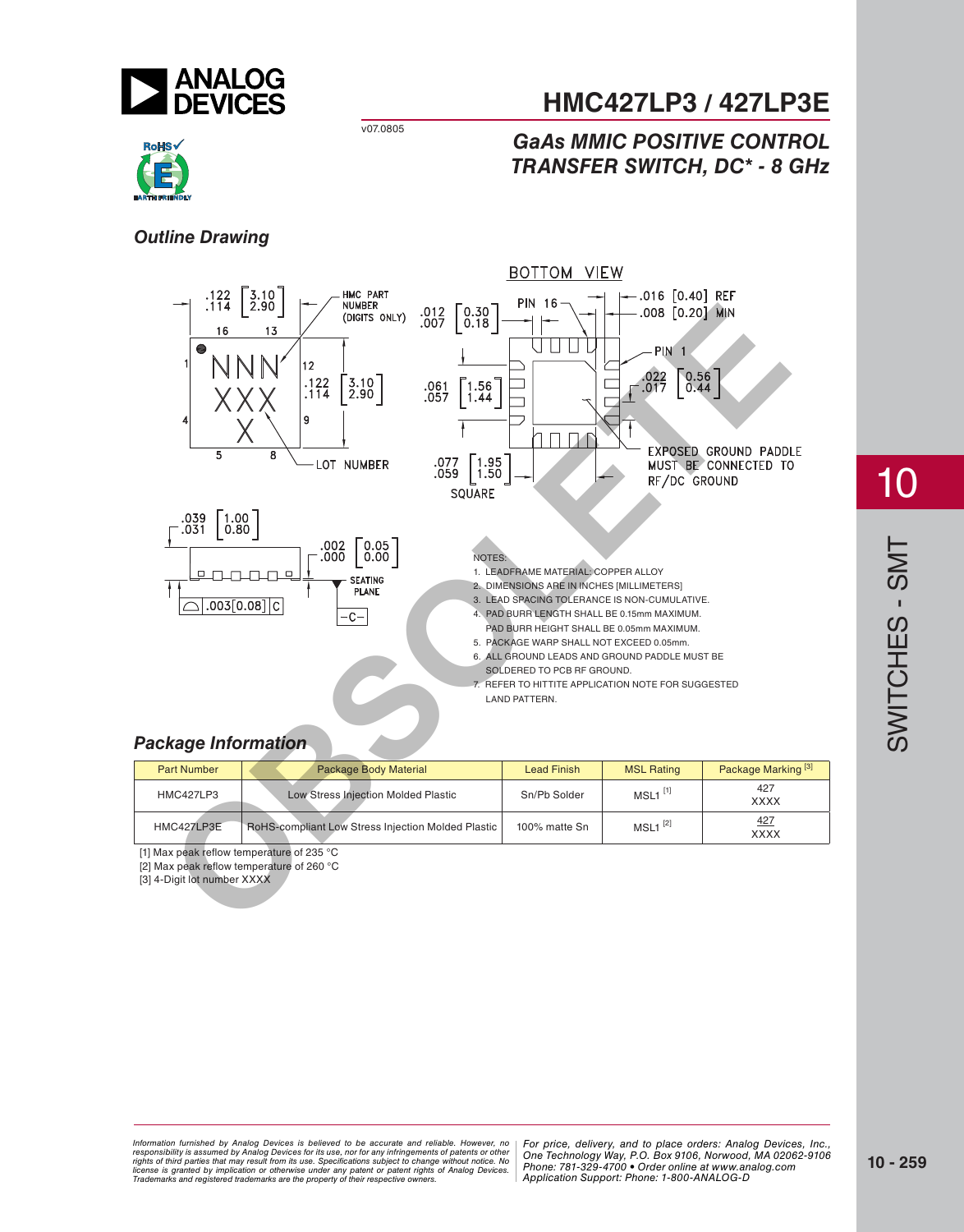

# **HMC427LP3 / 427LP3E**

# RoHS√

## *GaAs MMIC POSITIVE CONTROL TRANSFER SWITCH, DC\* - 8 GHz*

### *Pin Descriptions*

| <b>Pin Number</b>                    | Function                          | <b>Description</b>                                                                  | <b>Interface Schematic</b> |  |  |
|--------------------------------------|-----------------------------------|-------------------------------------------------------------------------------------|----------------------------|--|--|
| 1, 4, 9, 12                          | RF4, RF1, RF3,<br>RF <sub>2</sub> | This pin is DC coupled and matched to 50 Ohm.<br>Blocking capacitors are required.  |                            |  |  |
| 2, 3, 5, 8,<br>10, 11, 13,<br>14, 16 | $\mathsf{N}/\mathsf{C}$           | This pin should be connected to PCB RF<br>ground to maximize isolation.             |                            |  |  |
|                                      | GND                               | Package bottom has exposed metal paddle that<br>must be connected to PCB RF ground. | $Q$ GND                    |  |  |
| $\,6\,$                              | <b>CTRLA</b>                      | See truth table and control voltage table.                                          | $\overline{R}$<br>O        |  |  |
| $\overline{\mathcal{I}}$             | <b>CTRLB</b>                      | See truth table and control voltage table.                                          | C                          |  |  |
| 15                                   | VDD                               | Supply Voltage +5V ± 10%.                                                           | $\mathsf{R}$<br>Ō<br>C     |  |  |
| $\bullet$<br>P.                      |                                   |                                                                                     |                            |  |  |

*For price, delivered, delieved to be accurate and reliable. However, no* | For price, delivery, and to place orders: Analog *20 Alpha Road, Certification in a use, individually and the magnetic structure in the Hondingly Way, P.O. Box 9106, Norwood, Alpha Alpha Road, Alpha Road, 2794-3343 Fax: 978-250-3343 Fax: 978-250-3343 Fax: 978-250-33843 F Or patent rights or Analog Devices.* There is the component of the position of the position of the position of  $\alpha$ Information furnished by Analog Devices is believed to be accurate and reliable. However, no<br>responsibility is assumed by Analog Devices for its use, nor for any infringements of patents or other<br>rights of third parties th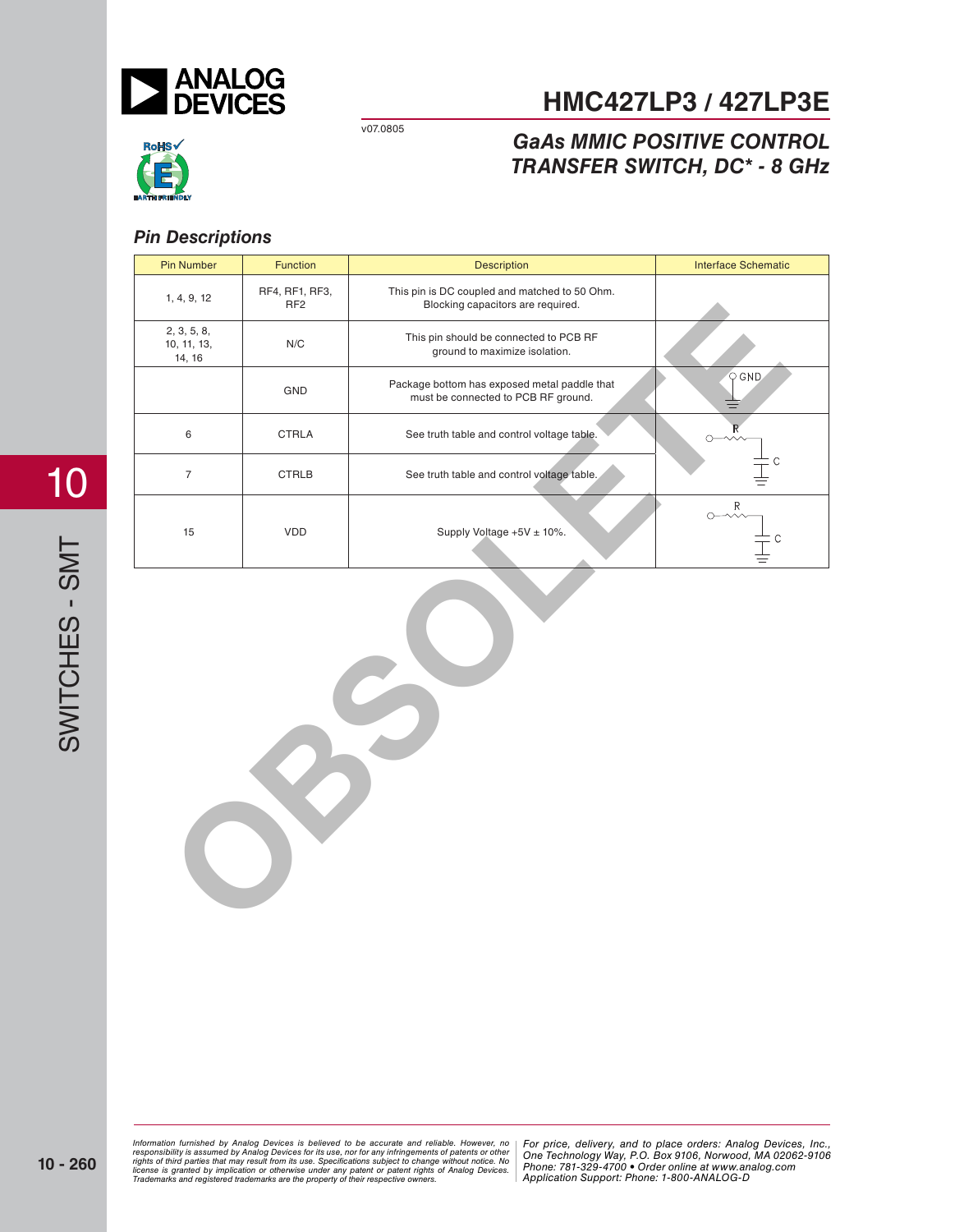

# **HMC427LP3 / 427LP3E**

## *GaAs MMIC POSITIVE CONTROL TRANSFER SWITCH, DC\* - 8 GHz*



#### *Evaluation PCB*



## *List of Materials for Evaluation PCB 105672 [1]*

| <b>Item</b>                     | <b>Description</b>                               |
|---------------------------------|--------------------------------------------------|
| J1 - J4                         | PCB Mount SMA RF Connector                       |
| J5 - J8                         | <b>DC</b> Pin                                    |
| C <sub>1</sub>                  | 1000 pF Capacitor, 0603 Pkg.                     |
| $C2 - C5$                       | 100 pF Capacitor, 0402 Pkg.                      |
| R <sub>1</sub> - R <sub>2</sub> | 100 Ohm Resistor, 0603 Pkg.                      |
| U1                              | HMC427LP3 / HMC427LP3E<br><b>Transfer Switch</b> |
| $PCR$ [2]                       | 105674 Evaluation PCB                            |

[1] Reference this number when ordering complete evaluation PCB [2] Circuit Board Material: Rogers 4350

The circuit board used in the final application should be generated with proper RF circuit design techniques. Signal lines at the RF port should have 50 ohm impedance and the package ground leads and package bottom should be connected directly to the ground plane similar to that shown above. The evaluation circuit board shown above is available from Hittite Microwave Corporation upon request.

*For price, delivered, delieved to be accurate and reliable. However, no* | For price, delivery, and to place orders: Analog *20 Alpha Road, Certification in a use, individually and the magnetic structure in the Hondingly Way, P.O. Box 9106, Norwood, Alpha Alpha Road, Alpha Road, 2794-3343 Fax: 978-250-3343 Fax: 978-250-3343 Fax: 978-250-33843 F Or patent rights or Analog Devices.* There is the component of the position of the position of the position of  $\alpha$ Information furnished by Analog Devices is believed to be accurate and reliable. However, no<br>responsibility is assumed by Analog Devices for its use, nor for any infringements of patents or other<br>rights of third parties th

*For price, delivery, and to place orders: Analog Devices, Inc., One Technology Way, P.O. Box 9106, Norwood, MA 02062-9106 Phone: 781-329-4700 • Order online at www.analog.com Application Support: Phone: 1-800-ANALOG-D*